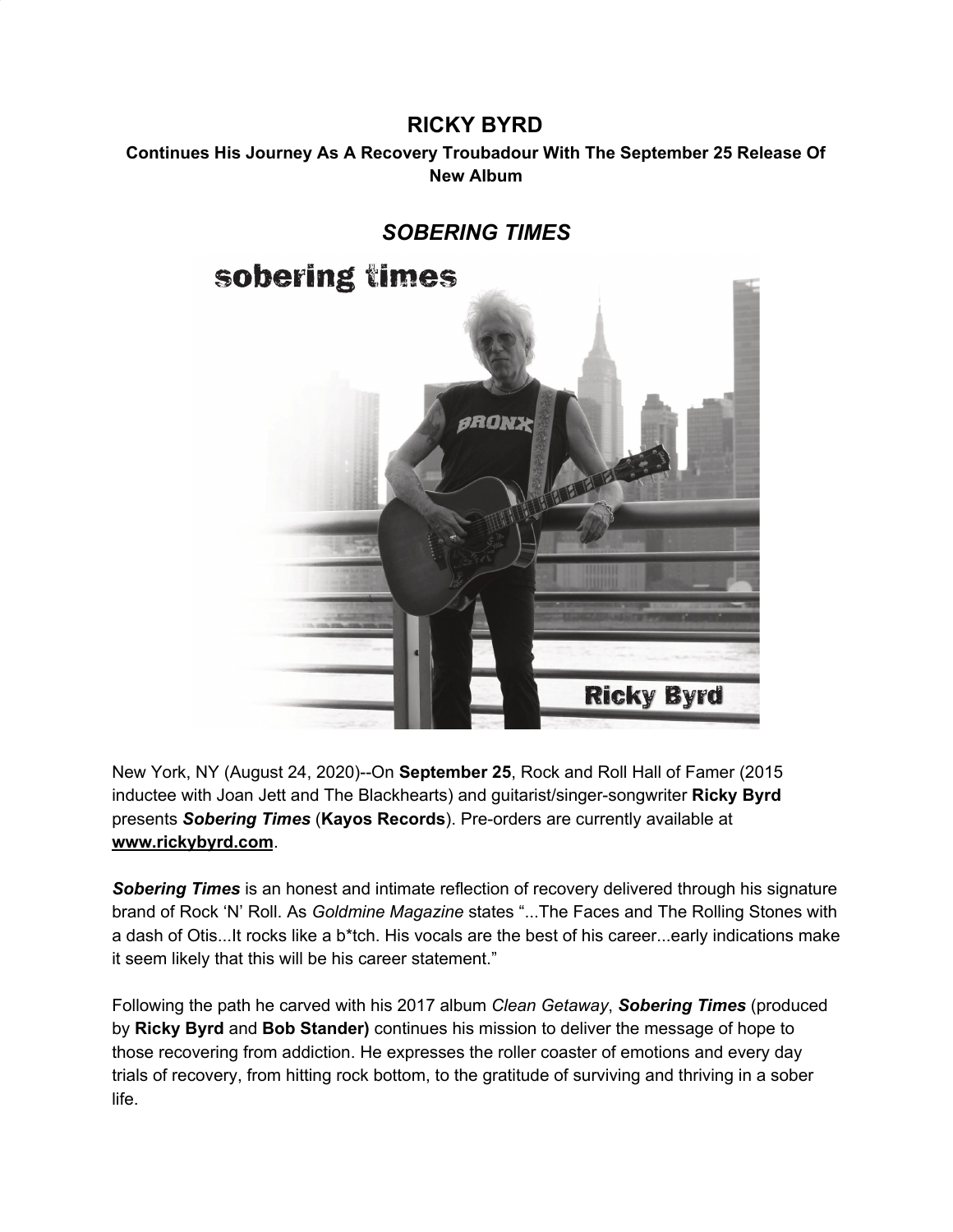On *Sobering Times,* **Byrd** is joined by an all-star cast of musicians: **Bob Stander** (bass guitar, percussion), **Jeff Kazee** of **Southside Johnny and the Asbury Jukes** (keyboards/ accordion/background vocals), **Steve Holley** (of Wings / Ian Hunter / Joe Cocker, contributed drums to most of the album), **Liberty DeVitto** (Billy Joel, drums), **Rich Pagano** (The Fab Faux, session drummer), **Thommy Price** (Joan Jett, Billy Idol, Mink DeVille, drums) and **Christine "The Beehive Queen" Ohlman** (vocalist, Saturday Night Live band).

Additionally, he collaborated with **Richie Supa** ("I Come Back Stronger") and **Willie Nile**, who duets with **Byrd** on "Recover Me", in addition to **Emily Duff**, who co-wrote "Ain't Gonna Live Like That." Fittingly, he also recorded a cover of Merle Haggard's "The Bottle Let Me Down"**.**

**Byrd** chose the *Sobering Times* release date of **September 25** as it's also the 33rd anniversary of the day he started his sober journey. Having lived through the disease of addiction himself, **Byrd** has made it his mission to help others as a recovery coach and drug/alcohol counselor, who visits schools, rehab facilities, and detention and detox centers to perform, talk, and lead recovery music groups. In fact, he gave away almost 2500 copies of *Clean Getaway* at these facilities, so clients could take the message of recovery home with them.

He dedicates *Sobering Times* to all of those who struggle with addiction, as well as the recovery warriors who help those who are struggling, those that support a clean and sober lifestyle, and of course, those that still love loud and proud Rock 'N' Roll.

"As far as third acts go, I couldn't be more grateful for mine," says **Byrd.** "I get to use the undeniable power of R'n'R to spread the recovery message to those that are struggling....pretty... pretty... pretty good."

> *"I Wanna Sing About How Lucky I Am You're Looking At One Grateful Man I Should Be Long Gone Yet Here I Stand Hear My Song"*

- 1.) Quittin' Time (Again)
- 2.) Together
- 3.) Hear My Song
- 4.) Tired
- 5.) I Come Back Stronger
- 6.) Starlit Night
- 7.) Recover Me (*feat. Willie Nile*)